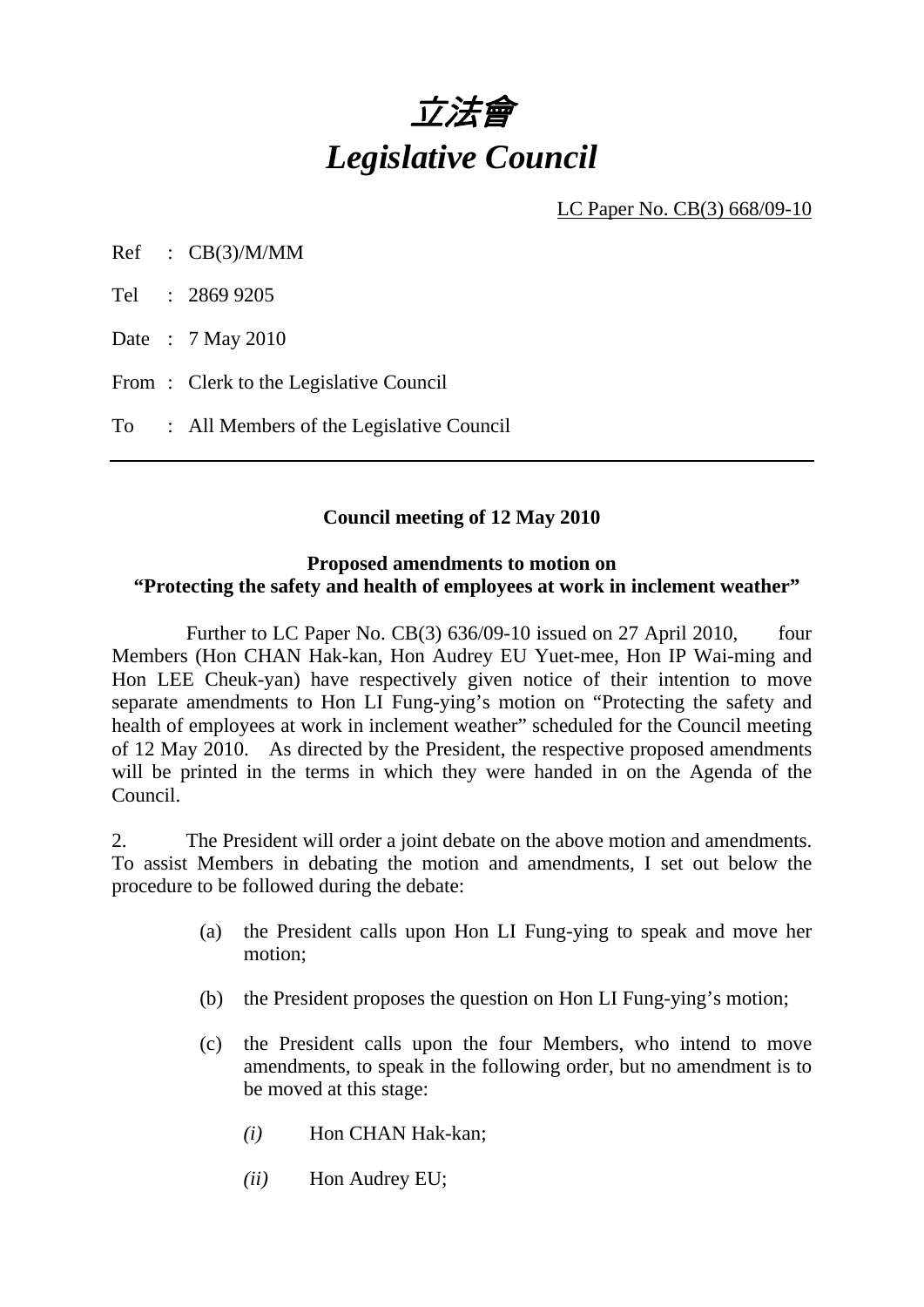- *(iii)* Hon IP Wai-ming; and
- *(iv)* Hon LEE Cheuk-yan;
- (d) the President calls upon the designated public officer(s) to speak;
- (e) the President invites other Members to speak;
- (f) the President gives leave to Hon LI Fung-ying to speak for the second time on the amendments;
- (g) the President calls upon the designated public officer(s) again to speak;
- (h) in accordance with Rule 34(5) of the Rules of Procedure, the President has decided that he will call upon the four Members to move their respective amendments in the order set out in paragraph (c) above. The President invites Hon CHAN Hak-kan to move his amendment to the motion, and forthwith proposes and puts to vote the question on Hon CHAN Hak-kan's amendment;
- (i) after Hon CHAN Hak-kan's amendment has been voted upon, the President deals with the other three amendments; and
- (j) after all amendments have been dealt with, the President calls upon Hon LI Fung-ying to reply. Thereafter, the President puts to vote the question on Hon LI Fung-ying's motion, or her motion as amended, as the case may be.

3. For Members' ease of reference, the terms of the original motion and of the motion, if amended, are set out in the **Appendix**.

> ( Mrs Justina LAM ) for Clerk to the Legislative Council

Encl.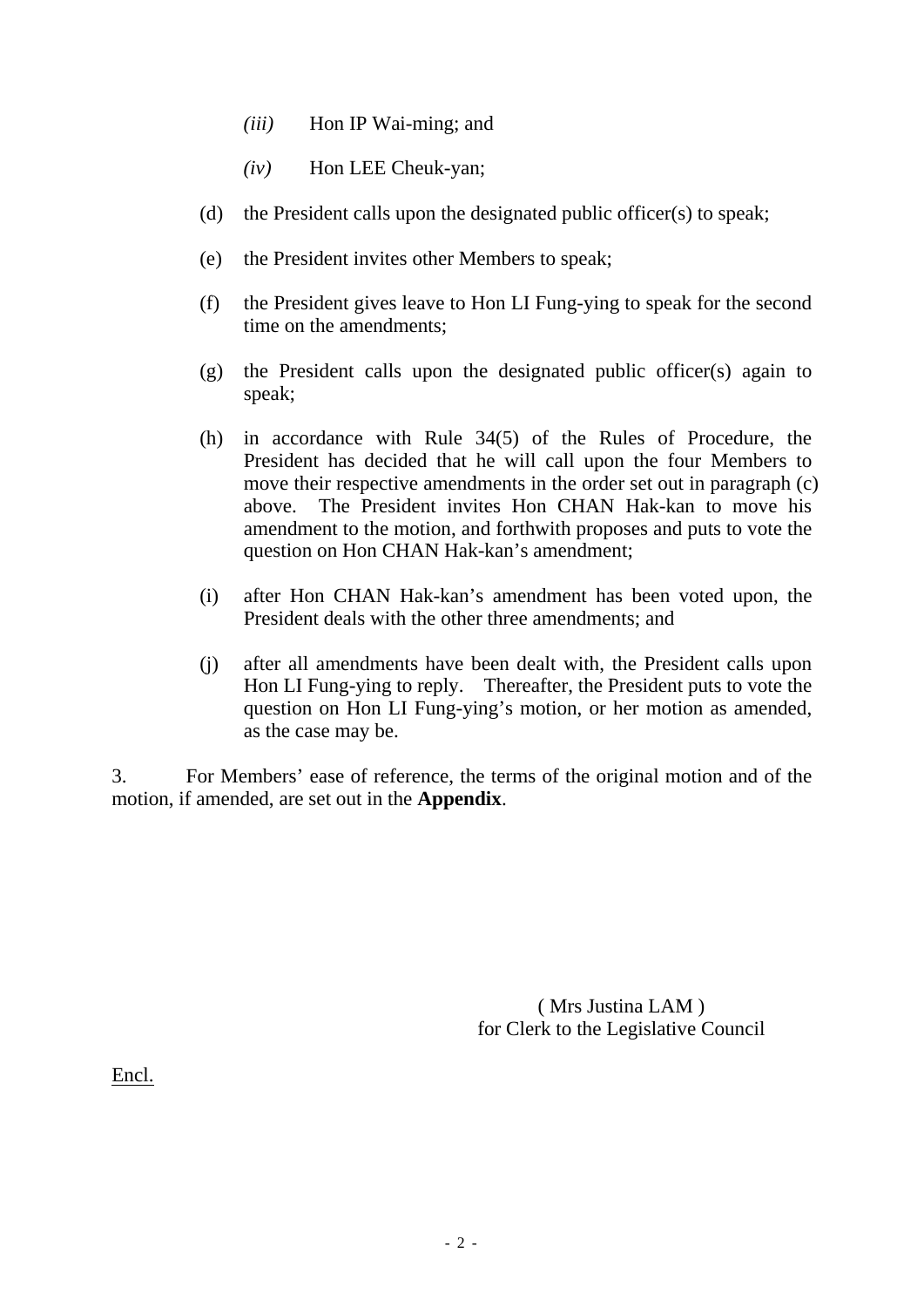## (Translation)

### **Motion debate on "Protecting the safety and health of employees at work in inclement weather" to be held at the Legislative Council meeting of Wednesday, 12 May 2010**

### **1. Hon LI Fung-ying's original motion**

That this Council urges the Administration to review the relevant guidelines and legislation for employees at work under very hot weather warnings, typhoon or rainstorm warnings so as to enhance the protection of employees' safety and health when working in inclement weather.

### **2. Motion as amended by Hon CHAN Hak-kan**

That*, in view of the aggravating problems of global climate change and air pollution,* this Council urges the Administration to review the relevant guidelines and legislation for employees at work under very hot weather warnings, typhoon or rainstorm warnings *and severe air pollution,* so as to enhance the protection of employees' safety and health when working in inclement weather *or severe air pollution, especially when working outdoors*.

Note: Hon CHAN Hak-kan's amendment is marked in *bold and italic type*.

### **3. Motion as amended by Hon Audrey EU Yuet-mee**

That*, as the global climate change has led to frequent occurrence of extreme climate incidents,* this Council urges the Administration to review the relevant guidelines and legislation for employees at work under very hot weather warnings, *when air pollution reaches severe level and under typhoon or rainstorm warnings so* as to enhance the protection of employees' safety and health when working in inclement weather.

Note: Hon Audrey EU Yuet-mee's amendment is marked in *bold and italic type*.